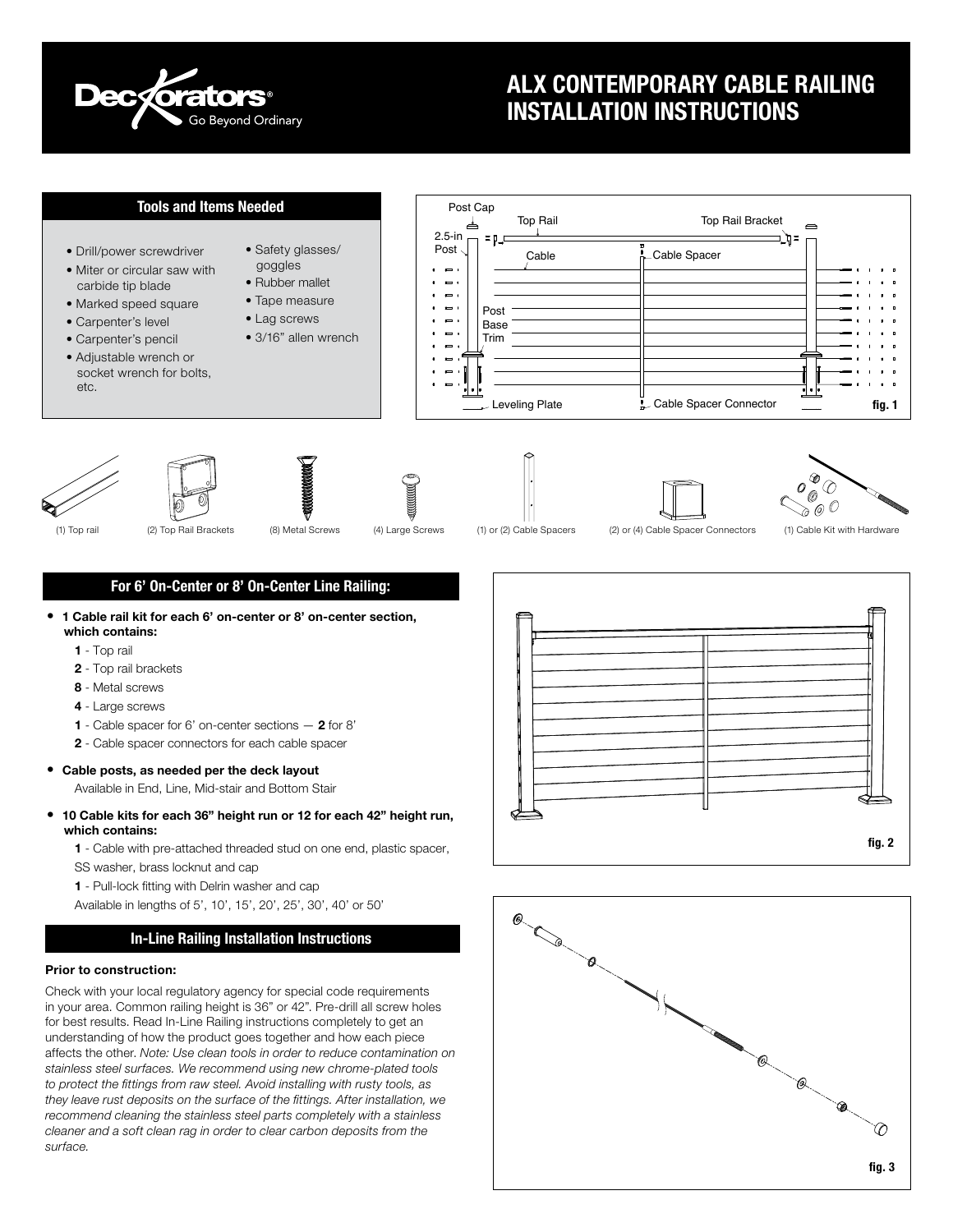Step 1 Determine the layout and number of railing posts needed for your deck. Post spacing is 6' or 8' on-center. Posts are available pre-drilled for end and line posts. Cable is available in lengths of 5', 10', 15', 20', 25', 30', 40' and 50'. Many layout options are possible. One tip is to start with the most visible run. It's the one on which you want the least interference with the view, so you can start from there and build around it. Corner applications: When taking cable through a corner, do not bend the cable past 45˚ at any time. When turning 90˚, a 2-step turn using a double corner post configuration is required, or stop the cable run and start a new run. Example: A 12' x 16' deck attached to a building with a 4' access opening on one side will require a total of nine posts (fig. 4).

Once the layout is determined, all posts, rails and spacers are installed prior to the cable.

Step 2 Installing Posts: Install posts by attaching the aluminum base to the surface of the deck. Position the post so the fastener will go into the floor joist, and make sure the decking is firmly attached to the joist at the location of the posts. Proper structural blocking/ framing under the decking material is required when attaching the post to a wood frame deck because decking alone is not approved as structural framing (fig. 5).

Step 3 Ensure the end and line posts are used in the correct location and oriented the proper way. The larger diameter hole on the end posts should face away from the cable run. Position the post assembly onto the location where it will attach to the deck. Four 3/8" diameter mounting holes are provided on the base. When the final position is determined, mark the base hole locations. Remove the post assembly and drill 15/64" holes in the marked locations through the decking and into structural blocking.

**Step 4** Reposition the post assembly with the leveling plate inserted between the deck and the post base, and aligned with the predrilled holes. Insert the post fasteners (NOT INCLUDED), and partially tighten. Using a level, adjust the leveling set screws with a 3/16" allen wrench until the post is plumb. Fully tighten the post fasteners to secure the base to the deck structure. *Note: Recommended 5/16" x 4" or longer lag screws.* (fig. 6)

Step 5 Finish by sliding a post base trim (optional) over each post for a finished look.

Step 6 Measure the distance between installed posts to determine the length of the top rail. The rails are sized for 6' and 8' on-center posts, when using 2.5" posts, and include space for the brackets. Position rail adjacent to installed posts. The distance between the post and the spacer should be equal on both ends. Use one spacer for 6' rails and two for 8'. Never span more than 36" without a spacer to maintain proper cable spacing. As needed, trim the top rail to length for runs that are less than 6' or 8' oncenter. Mark the length on top rail, and remove an additional 1/2" from both ends (1" overall) for the bracket to fit between the rail and post.

Step 7 Place the brackets on ends of the rail. Attach the brackets to the rail with a screw attached through back of bracket into each internal screw boss (fig. 8).

**Step 8** The finished rail height is typically a minimum of 36" or 42". Using the cable spacer, prop rail in place and level. Mark the bracket holes on both posts. Remove rail. Predrill screw locations through the posts, using a 3/16" drill bit at top bracket locations (fig. 9).

#### STOP – Make sure post base trim is installed before continuing.

Step 9 A cable spacer is needed at least every 3 feet (1 is included in the 6ft kit, 2 in the 8ft kit). Attach spacer connectors to the bottom of the top rail. Predrill using a 1/8" drill bit. Attach the spacers to the spacer connectors. Mark the location of the spacer on the deck surface and attach the other spacer connector to the deck using the included screw.

**Step 10** Position the rail between the posts. Check for level end-to-end and vertically. Attach brackets to the post at one end. Repeat for the other end. *Tip: Use a driver extension bit to avoid marring the rail with the drill chuck. Install all rails prior to installing cable.* (fig. 9)

Step 11 Set post caps on each post. Gently tap with rubber mallet to secure.

Install cable according to the cable instructions.